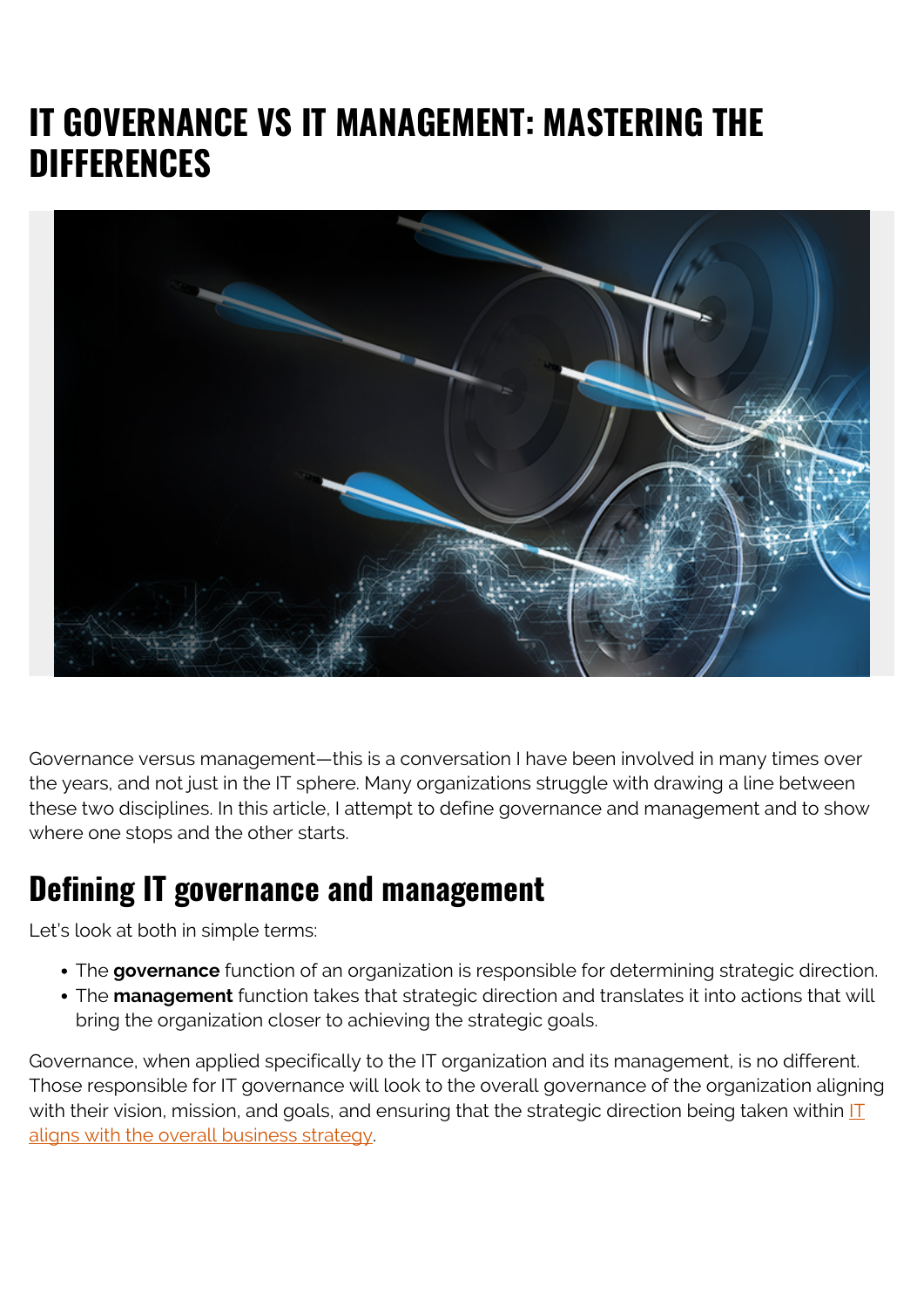# **IT governance: Different roles, different duties**

Put simply, governance is about leading and management is about doing. Sounds easy, doesn't it? Unfortunately, the lines are not always as clear as they could be. Somewhere in the middle ground, management and governance often become confused and, fed by this confusion, major problems can grow.

Both functions will see more success when those responsible for governance and management understand their roles clearly and stay within their lanes. In Distinguishing Governance from Management, Barry S. Bader outlines seven guiding questions to determine whether something falls under governance and is thus the board's responsibility:

- 1. Is it big?
- 2. Is it about the future?
- 3. Is it core to the mission?
- 4. Is a high-level policy decision needed to resolve a situation?
- 5. Is a red flag flying?
- 6. Is a watchdog watching?
- 7. Does the CEO want and need the board's support?

While Bader was not referring specifically to IT governance and management, the principles remain the same.

If we were living in a perfect world, managers and employees would all know and understand their duties and responsibilities and act on them responsibly. Sadly, that isn't always what happens. That is why the governance function is ultimately accountable if they are not diligent in their oversight responsibilities.

All organizations will face known and unknown risks. New technology has exacerbated these risks, making them more prevalent and intrusive to business. Those responsible for governance must work closely with IT personnel and senior executives on overseeing risk management and establishing a healthy risk appetite for the business.

#### **Trust for successful governance and management**

The critical success factor for IT governance and management is a community of trust. When those in IT governance do not trust those in IT management to undertake initiatives that will meet the strategic goals, the governance folks are apt to step in and try to take over the management function. This is symptomatic of a deeper cultural issue that needs to be resolved.

Persistent confusion between governance and management responsibilities is counterproductive; both sides need to stay in their own swim lanes. If the board is not confident that their managers cannot deliver to the strategy they have set, then they need to invest in training or coaching to help them succeed, or they need to decide if they have the right people in the right roles.

## **Real world success**

So, what does the governance–management relationship look like? Imagine that the IT governance group decide that the organization move all services to the cloud. With this strategic direction decided, it is up to the IT management team to determine how best to achieve this outcome.